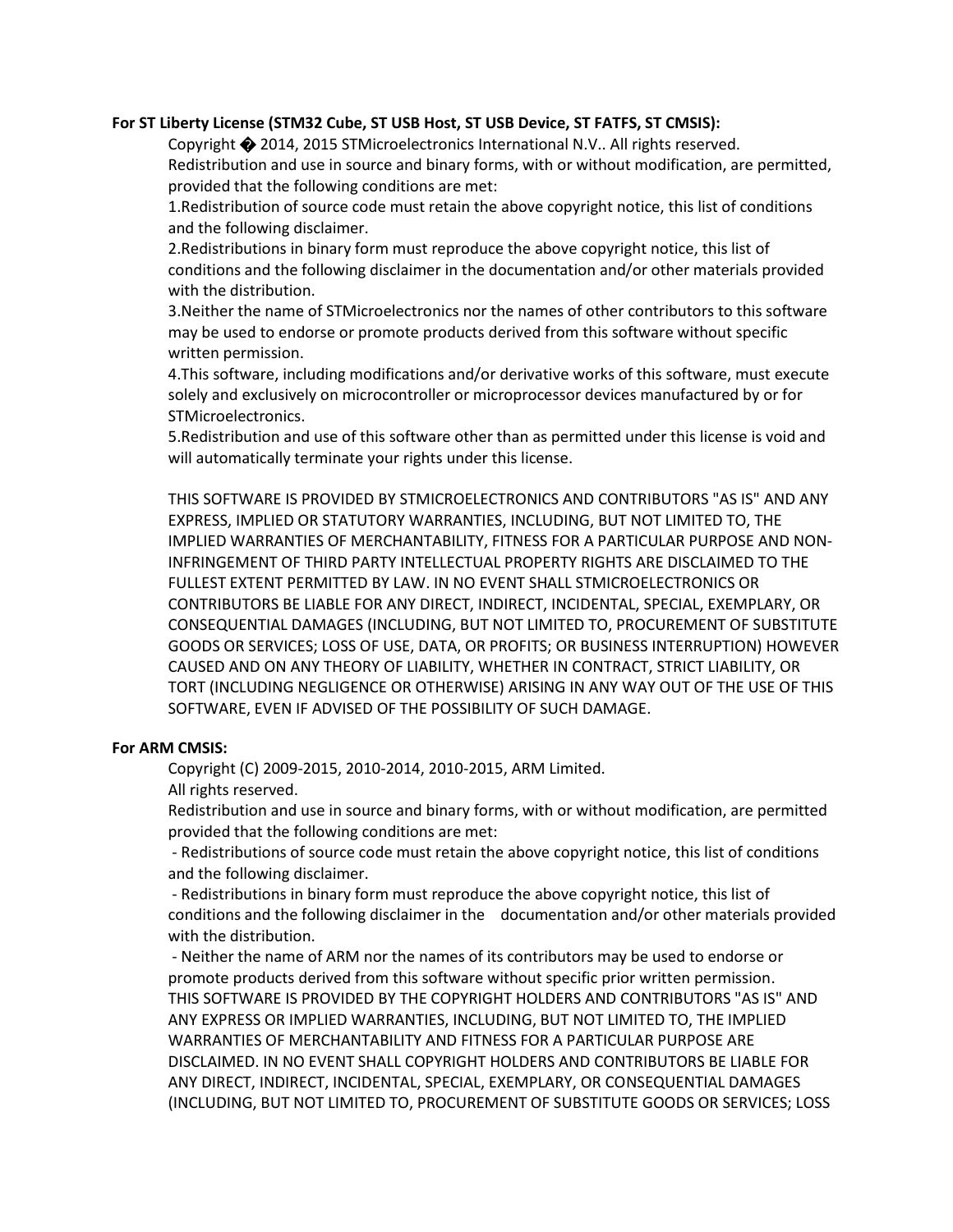OF USE, DATA, OR PROFITS; OR BUSINESS INTERRUPTION) HOWEVER CAUSED AND ON ANY THEORY OF LIABILITY, WHETHER IN CONTRACT, STRICT LIABILITY, OR TORT (INCLUDING NEGLIGENCE OR OTHERWISE) ARISING IN ANY WAY OUT OF THE USE OF THIS SOFTWARE, EVEN IF ADVISED OF THE POSSIBILITY OF SUCH DAMAGE.

### **For ST CMSIS Port, ST HAL:**

Copyright 2016 STMicroelectronics

Redistribution and use in source and binary forms, with or without modification, are permitted provided that the following conditions are met:

1. Redistributions of source code must retain the above copyright notice, this list of conditions and the following disclaimer.

2. Redistributions in binary form must reproduce the above copyright notice, this list of conditions and the following disclaimer in the documentation and/or other materials provided with the distribution.

3. Neither the name of STMicroelectronics nor the names of its contributors may be used to endorse or promote products derived from this software without specific prior written permission.

THIS SOFTWARE IS PROVIDED BY THE COPYRIGHT HOLDERS AND CONTRIBUTORS "AS IS" AND ANY EXPRESS OR IMPLIED WARRANTIES, INCLUDING, BUT NOT LIMITED TO, THE IMPLIED WARRANTIES OF MERCHANTABILITY AND FITNESS FOR A PARTICULAR PURPOSE ARE DISCLAIMED. IN NO EVENT SHALL THE COPYRIGHT HOLDER OR CONTRIBUTORS BE LIABLE FOR ANY DIRECT, INDIRECT, INCIDENTAL, SPECIAL, EXEMPLARY, OR CONSEQUENTIAL DAMAGES (INCLUDING, BUT NOT LIMITED TO, PROCUREMENT OF SUBSTITUTE GOODS OR SERVICES; LOSS OF USE, DATA, OR PROFITS; OR BUSINESS INTERRUPTION) HOWEVER CAUSED AND ON ANY THEORY OF LIABILITY, WHETHER IN CONTRACT, STRICT LIABILITY, OR TORT (INCLUDING NEGLIGENCE OR OTHERWISE) ARISING IN ANY WAY OUT OF THE USE OF THIS SOFTWARE, EVEN IF ADVISED OF THE POSSIBILITY OF SUCH DAMAGE.

### **For FreeRTOS:**

FreeRTOS version V8.2.1 is used in this product, and the FreeRTOS source code (including any modifications made for inclusion in this project) is available by request. The unmodified source is also available on the project homepage [\(http://www.freertos.org/\)](http://www.freertos.org/). Project licensing: <http://www.freertos.org/a00114.html>

The FreeRTOS.org source code is licensed by the modified GNU General Public License (GPL) text provided below.  The FreeRTOS download also includes demo application source code, some of which is provided by third parties AND IS LICENSED SEPARATELY FROM FREERTOS.ORG. For the avoidance of any doubt refer to the comment included at the top of each source and header file for license and copyright information.

This is a list of files for which Real Time Engineers Ltd are not the copyright owner and are NOT COVERED BY THE GPL.

1) Various header files provided by silicon manufacturers and tool vendors that define processor specific memory addresses and utility macros. Permission has been granted by the various copyright holders for these files to be included in the FreeRTOS download.  Users must ensure license conditions are adhered to for any use other than compilation of the FreeRTOS demo applications.

2) The uIP TCP/IP stack the copyright of which is held by Adam Dunkels. Users must ensure the open source license conditions stated at the top of each uIP source file is understood and adhered to.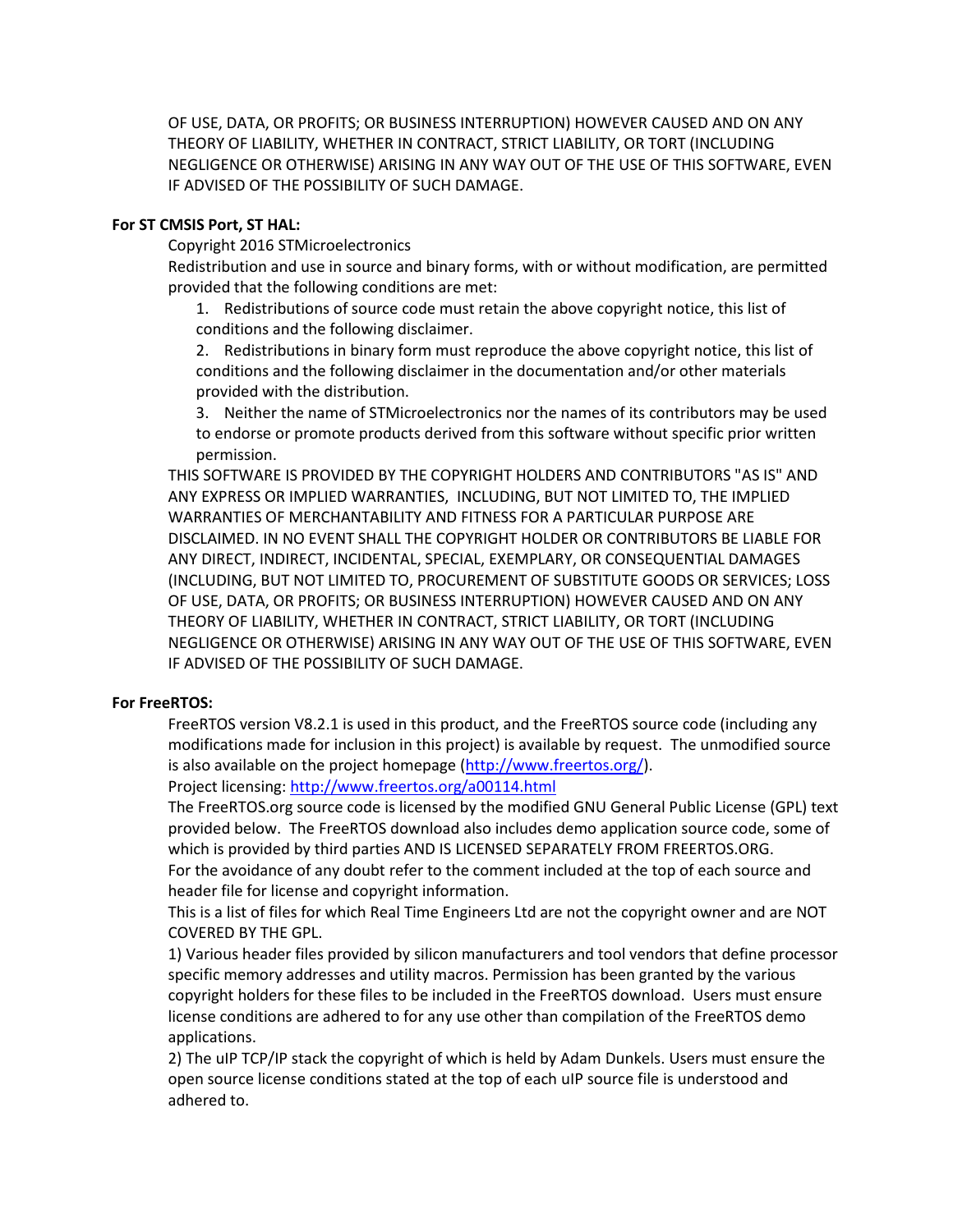3) The lwIP TCP/IP stack the copyright of which is held by the Swedish Institute of Computer Science.  Users must ensure the open source license conditions stated at the top of each lwIP source file is understood and adhered to.

4) Various peripheral driver source files and binaries provided by silicon manufacturers and tool vendors.  Permission has been granted by the various copyright holders for these files to be included in the FreeRTOS download.  Users must ensure license conditions are adhered to for any use other than compilation of the FreeRTOS demo applications.

5) The files contained within FreeRTOS\Demo\WizNET\_DEMO\_TERN\_186\tern\_code, which are slightly modified versions of code provided by and copyright to Tern Inc.

Errors and omissions should be reported to Richard Barry, contact details for whom can be obtained from http://www.FreeRTOS.org.

The GPL license text follows.

A special exception to the GPL is included to allow you to distribute a combined work that includes FreeRTOS without being obliged to provide the source code for any proprietary components.  See the licensing section of http://www.FreeRTOS.org for full details.  The exception text is also included at the bottom of this file.

[GPL-2.0]

The FreeRTOS GPL Exception Text:

Any FreeRTOS source code, whether modified or in it's original release form, or whether in whole or in part, can only be distributed by you under the terms of the GNU General Public License plus this exception. An independent module is a module which is not derived from or based on FreeRTOS.

Clause 1:

Linking FreeRTOS statically or dynamically with other modules is making a combined work based on FreeRTOS. Thus, the terms and conditions of the GNU General Public License cover the whole combination.

As a special exception, the copyright holder of FreeRTOS gives you permission to link FreeRTOS with independent modules that communicate with FreeRTOS solely through the FreeRTOS API interface, regardless of the license terms of these independent modules, and to copy and distribute the resulting combined work under terms of your choice, provided that

+ Every copy of the combined work is accompanied by a written statement that details to the recipient the version of FreeRTOS used and an offer by yourself to provide the FreeRTOS source code (including any modifications you may have made) should the recipient request it.

+ The combined work is not itself an RTOS, scheduler, kernel or related product.

+ The independent modules add significant and primary functionality that is unrelated to multitasking, intertask communication or intertask signaling - and therefore do not merely extend the functionality already present in FreeRTOS.

# Clause 2:

FreeRTOS may not be used for any competitive or comparative purpose, including the publication of any form of run time or compile time metric, without the express permission of Real Time Engineers Ltd. (this is the norm within the industry and is intended to ensure information accuracy).

# **For Miedinger\* font:**

Copyright (c) 2015, with Reserved Font Name Miedinger\*.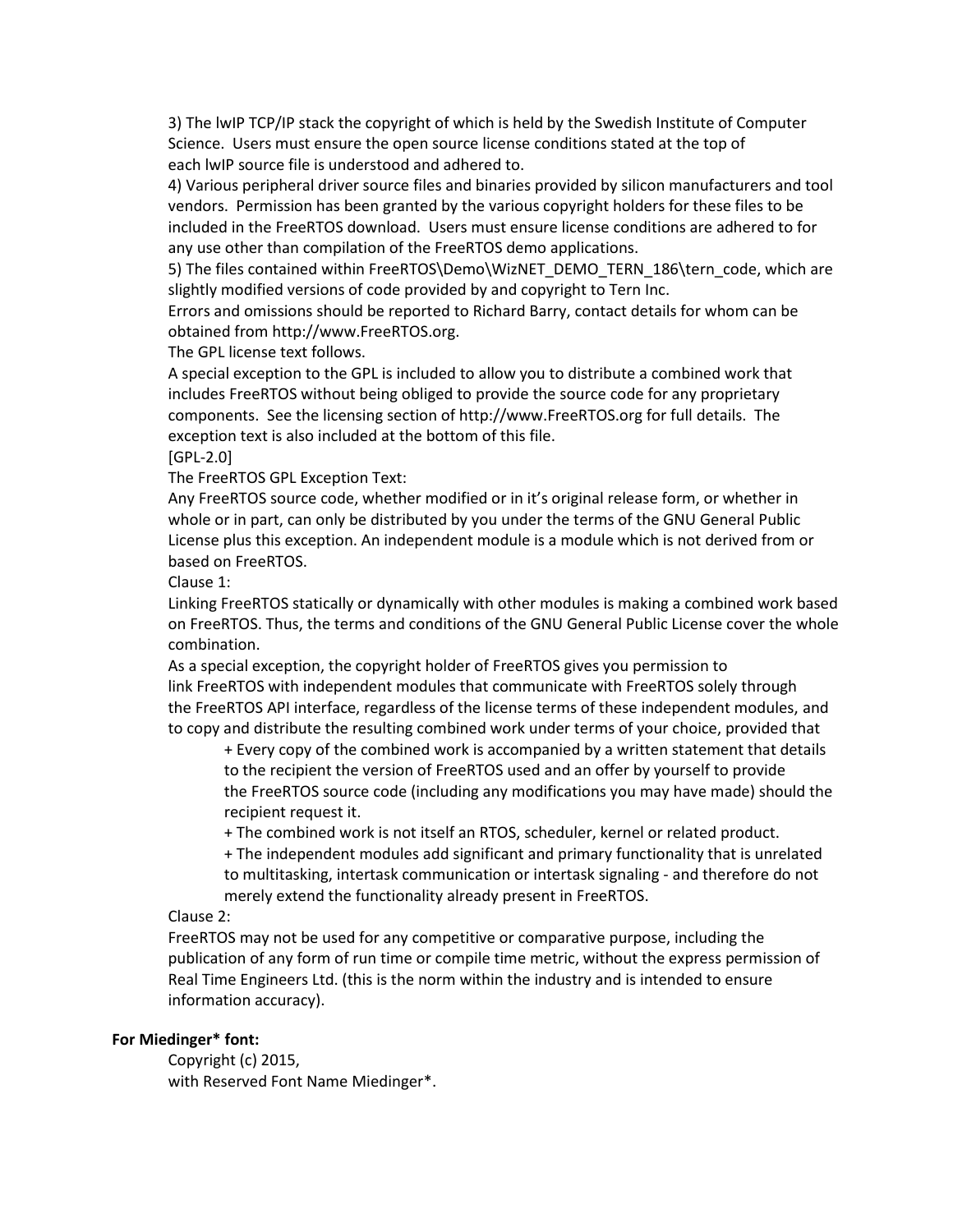This Font Software is licensed under the SIL Open Font License, Version 1.1. This license is copied below, and is also available with a FAQ at: http://scripts.sil.org/OFL

----------------------------------------------------------- SIL OPEN FONT LICENSE Version 1.1 - 26 February 2007 -----------------------------------------------------------

### PREAMBLE

The goals of the Open Font License (OFL) are to stimulate worldwide development of collaborative font projects, to support the font creation efforts of academic and linguistic communities, and to provide a free and open framework in which fonts may be shared and improved in partnership with others.

The OFL allows the licensed fonts to be used, studied, modified and redistributed freely as long as they are not sold by themselves. The fonts, including any derivative works, can be bundled, embedded, redistributed and/or sold with any software provided that any reserved names are not used by derivative works. The fonts and derivatives, however, cannot be released under any other type of license. The requirement for fonts to remain under this license does not apply to any document created using the fonts or their derivatives.

#### **DEFINITIONS**

"Font Software" refers to the set of files released by the Copyright Holder(s) under this license and clearly marked as such. This may include source files, build scripts and documentation.

"Reserved Font Name" refers to any names specified as such after the copyright statement(s).

"Original Version" refers to the collection of Font Software components as distributed by the Copyright Holder(s).

"Modified Version" refers to any derivative made by adding to, deleting, or substituting -- in part or in whole -- any of the components of the Original Version, by changing formats or by porting the Font Software to a new environment.

"Author" refers to any designer, engineer, programmer, technical writer or other person who contributed to the Font Software.

#### PERMISSION & CONDITIONS

Permission is hereby granted, free of charge, to any person obtaining a copy of the Font Software, to use, study, copy, merge, embed, modify, redistribute, and sell modified and unmodified copies of the Font